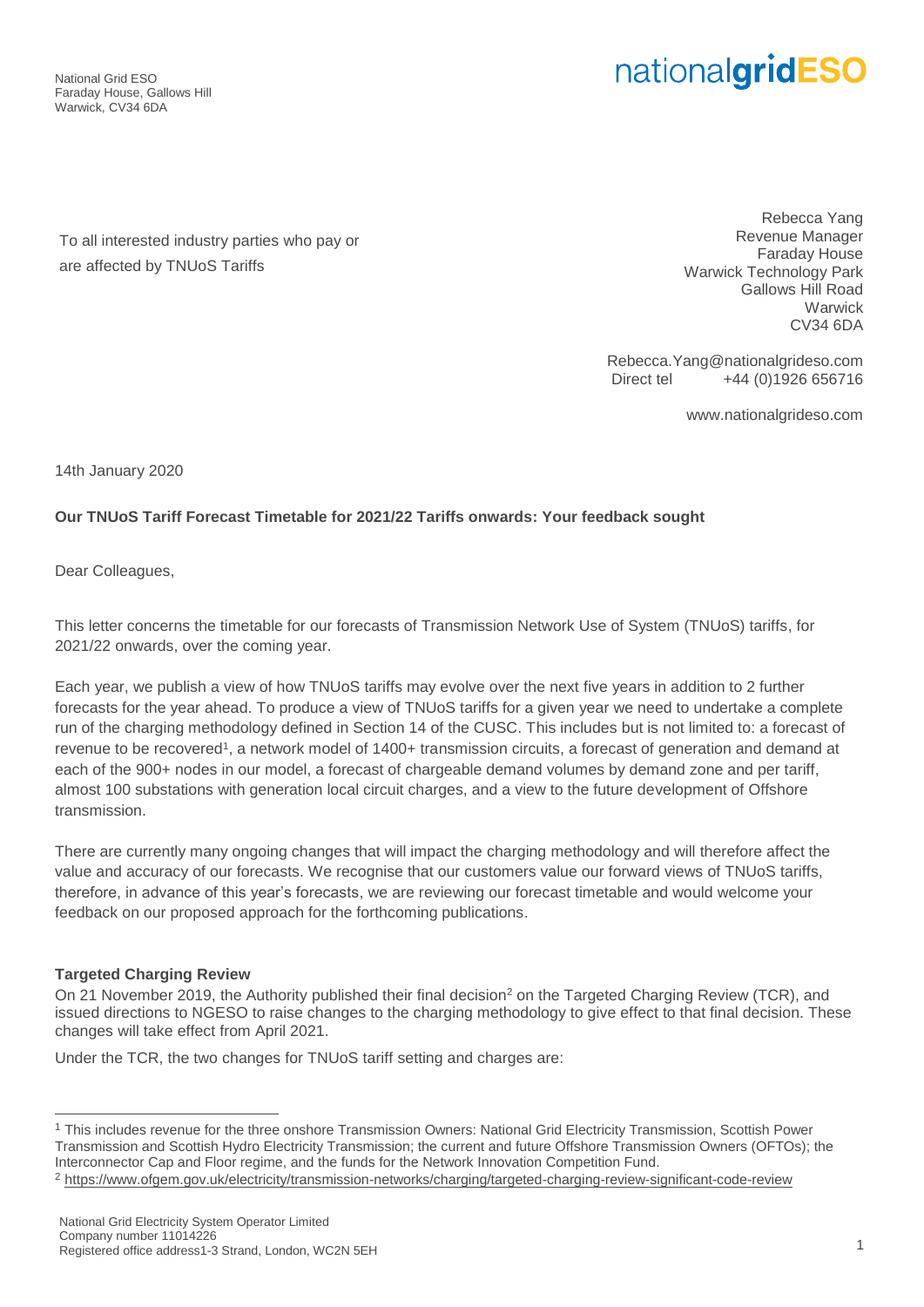- The removal of the generation residual, which is currently used to keep total TNUoS recovery from generators within the range of €0-2.50/MWh. This change will be managed alongside CMP317, which seeks to ensure ongoing compliance with European Regulation by establishing which charges are, and are not in scope of that range; and
- The creation of specific NHH and HH demand residual charges, levied only to final demand (which is consumption not used either to operate a generating station, or to store and export), and on a 'site' basis.

As a result, two CUSC modifications have been raised so far:

- CMP327 'Removing the Generator Residual from TNUoS Charges'
- CMP332 'Transmission Demand Residual bandings and allocation (TCR)'

Two further modifications are expected to be raised in early 2020:

- 'Transmission Demand Residual definitions'
- 'Transmission Demand Residual billing and liabilities'

#### **RIIO-2 Parameter Updates**

A number of key parameters that are used to calculate TNUoS Tariffs will also be reset in preparation for RIIO-2, to apply from 1 April 2021. This includes Generation Zones & Connectivity, Expansion Constant and Factors, Local Onshore Security Factor, Offshore Local Tariffs and the Avoided GSP Infrastructure Credit. Input data is required from a number of sources and will become available at different stages throughout 2020.

The following CUSC Modifications have been raised to change the generation zones and the underlying methodology used to establish them:

• CMP324 - 'Generation Zones – changes for RIIO-T2' & CMP325 - 'Rezoning – CMP324 expansion'

### **Access and Forward-Looking Charges Review**

It is worth noting that in December 2018, Ofgem launched their Significant Code Review (SCR) in Access and Forward-Looking Charging<sup>3</sup>. In scope is a review of the definition and choice of access rights for transmission and distribution users, a wide-ranging review of distribution network charges, a review of the distribution connection charging boundary and a focussed review of TNUoS charges. It is anticipated that any resulting change will be implemented in 2023 and will therefore impact some of the years covered within our 5 Year View. We cannot anticipate the impact that this will have on the tariff setting methodology, it will be incorporated into our publications in due course.

#### **Our proposed approach**

Taking into account the initial suggestions from our customers, the ongoing significant changes to the charging methodology to be implemented in April 2021, and the timing of development of these changes; we are proposing the publication timescale as below.

### **Proposed Timings**

 $\overline{a}$ 

There are several pieces of information that the accuracy and value of our forecast depend on. Below is our current assumption on the data availability

<sup>3</sup> <https://www.ofgem.gov.uk/electricity/transmission-networks/charging/reform-network-access-and-forward-looking-charges>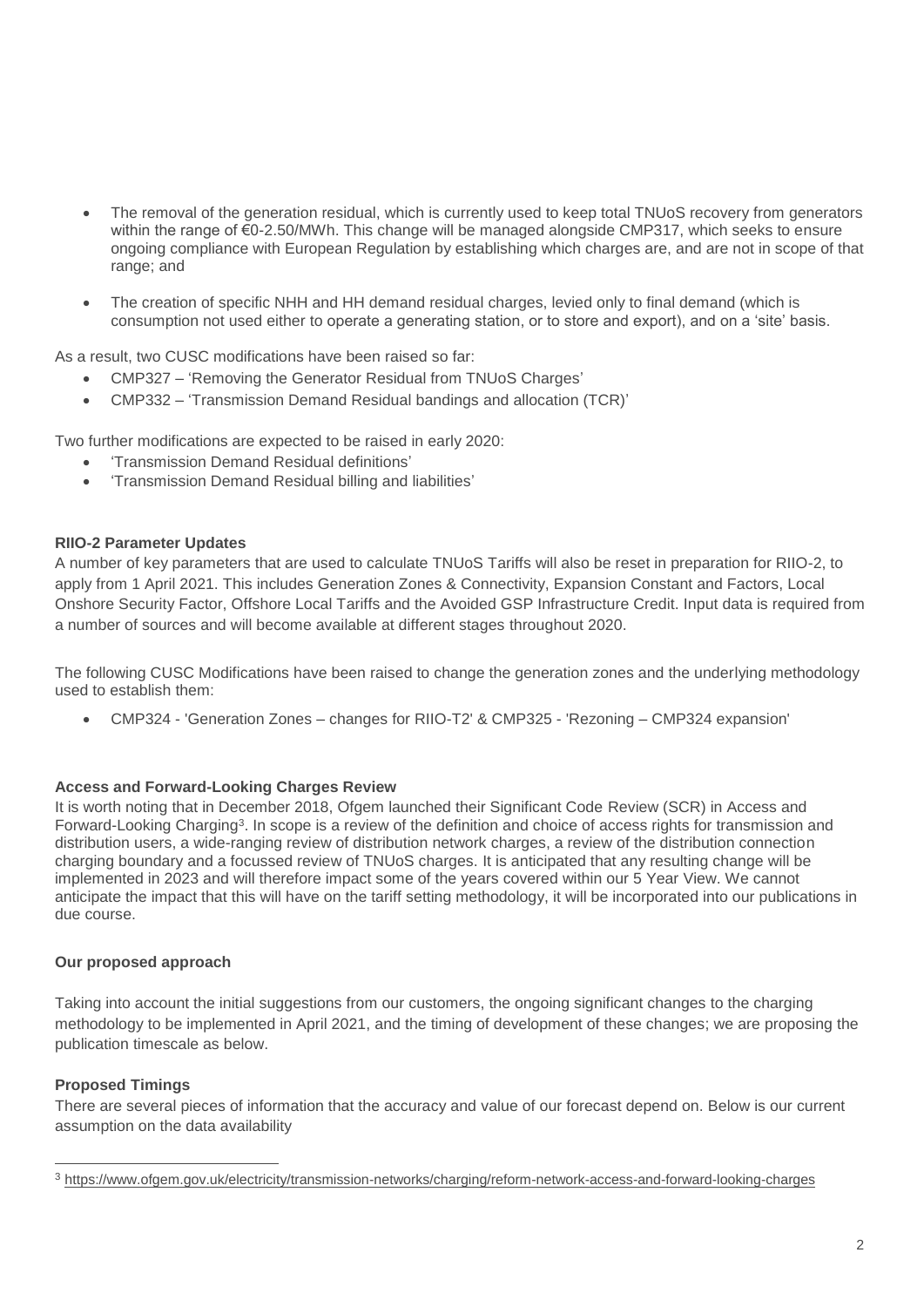

- The DNO's and Elexon are expected to make banding data available during February 2020
- It is currently expected that the Modification decisions for the Demand Residual TCR mods and also CMP324/5 (the rezoning mods) will take place in June 2020, in addition to the FMR for CMP327 being submitted to the Authority for approval. The Ofgem Draft Determinations for RIIO-2 are also due to be published in June 2020; this gives us a number of parameters (e.g. WACC, GAV and Operating Costs) that will be used in the calculation indicative RIIO-2 parameters such as the Annuity Factor, Overhead Factor and Expansion constant.
- Updated data will be received from TO's in October for Expansion Constant calculations
- Ofgem Final Determinations for RIIO-2 are expected in November 2020
- There is also an additional information request for information on GSP Infrastructure Projects from TOs to be scheduled for calculation of Avoided GSP Infrastructure Credit.

Given these dependencies, our proposed timetable for tariff forecasts for 2021/22 tariffs onwards is:

| By end of March 2020    | Initial Forecast of 2021/22 TNUoS tariffs                                                                       |
|-------------------------|-----------------------------------------------------------------------------------------------------------------|
| By July/August 2020     | Five Year view of 2021/22 to 2025/26 TNUoS tariffs<br>(including the updated Forecast of 2021/22 TNUoS tariffs) |
| By end of November 2020 | Draft 2021/22 TNUoS tariffs                                                                                     |
| 31 January 2021         | Final 2021/22 TNUoS tariffs                                                                                     |

### **Proposed forecast analysis**

In our next five-year view of TNUoS tariffs we are proposing to publish the following:

• A year-by-year full set of TNUoS tariffs for generation and demand for each of the five-years<sup>4</sup>. This will be based on our best view of parameters, which is a view of the likely generation, demand, and other network parameters based on the available data at the time of the forecast.

 $\overline{a}$ <sup>4</sup> Tariffs for 2021/22 are being updated throughout 2020/21 as part of the quarterly updates.